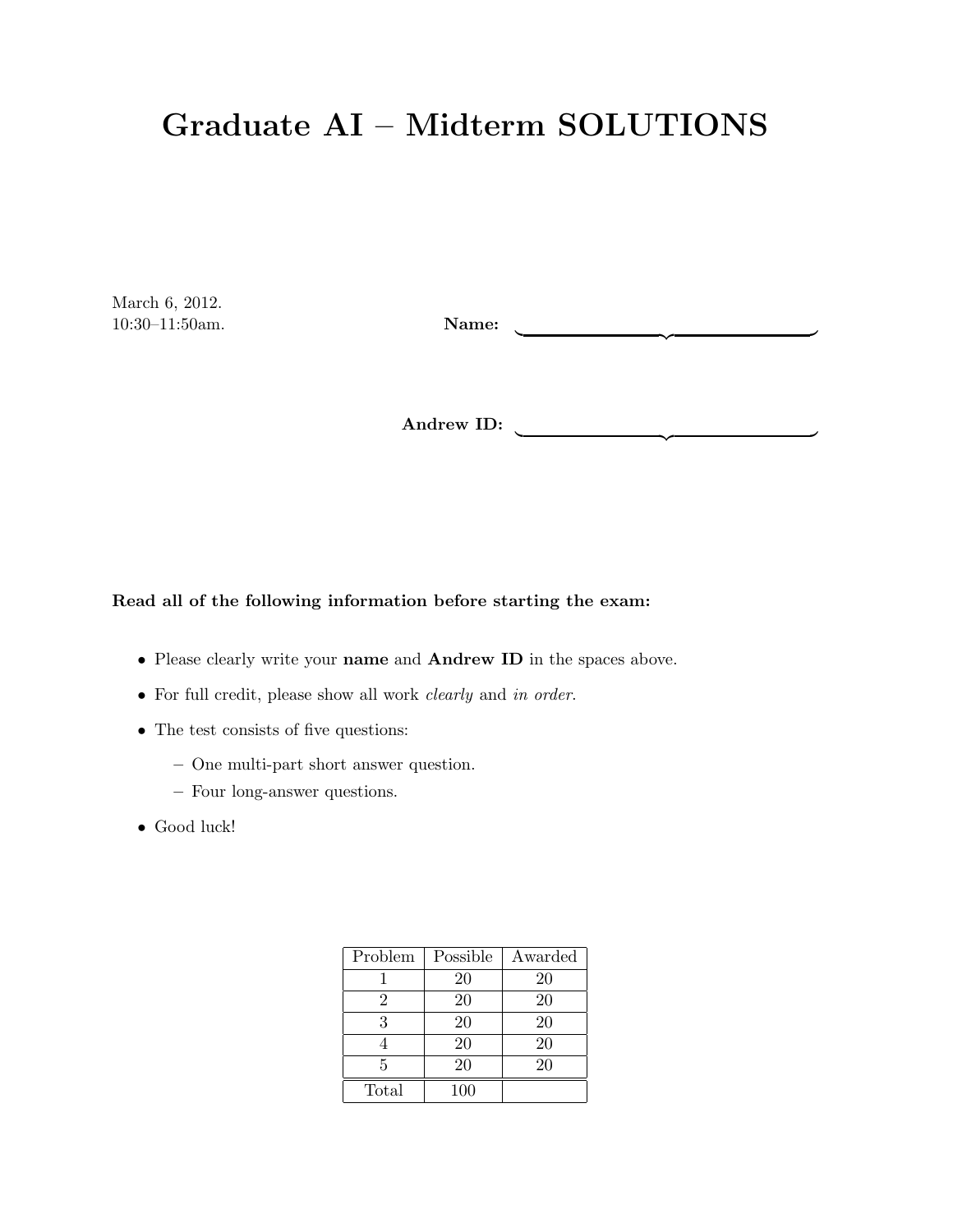Please clearly and concisely respond to all of the following short-answer problems. When appropriate, explain your answer or show your work.

**a.**  $(3 \text{ pts})$  Explain why the number of misplaced tiles heuristic for n-puzzle is dominated by the Manhattan distance heuristic.

Both heuristics are clearly admissible, but the Manhattan distance heuristic is a more accurate measure of the distance to the goal. In fact, the Manhattan distance heuristic is always at least as large (typically larger) than the misplaced tiles heuristic, and thus dominates it. (A misplaced tile has Manhattan distance at least 1, while the misplaced tiles heuristic always reports 1.)

**b.** (3 pts) We know that in a planning graph operations monotonically increase, conditions monotonically increase, and mutexes monotonically decrease. Explain in 1-2 lines why it follows that the graph levels off.

Let  $o_t, c_t, m_t$  be the number of operations, conditions, and mutexes in the planning graph at time step t. Then we know  $o_{t+1} \geq o_t$ ,  $c_{t+1} \geq c_t$ , and  $m_{t+1} \leq m_t$ . Furthermore, let O be the maximum number of operations and C the maximum number of conditions; both are defined by the domain and are finite.

For times t and  $t + 1$ , we have two cases. Either none of the counts change—i.e.,  $o_{t+1} = o_t$ ,  $c_{t+1} = c_t$ , and  $m_{t+1} = m_t$  or at least one of the counts changes. In the former case, the graph has leveled off. In the latter, at least one of the following holds:  $o_{t+1} > o_t$ ,  $c_{t+1} > c_t$ , or  $m_{t+1} < m_t$ . In future time steps, either nothing will change or these counts will hit O, C, and 0 respectively—which levels off.

c. (3 pts) Iterative deepening search never expands more nodes than breadth first search before finding the goal.  $T/F$ ? Explain.

False. Iterative deepening search expands many nodes more than once (a cost that's outweighed by having to store a much smaller fringe than BFS).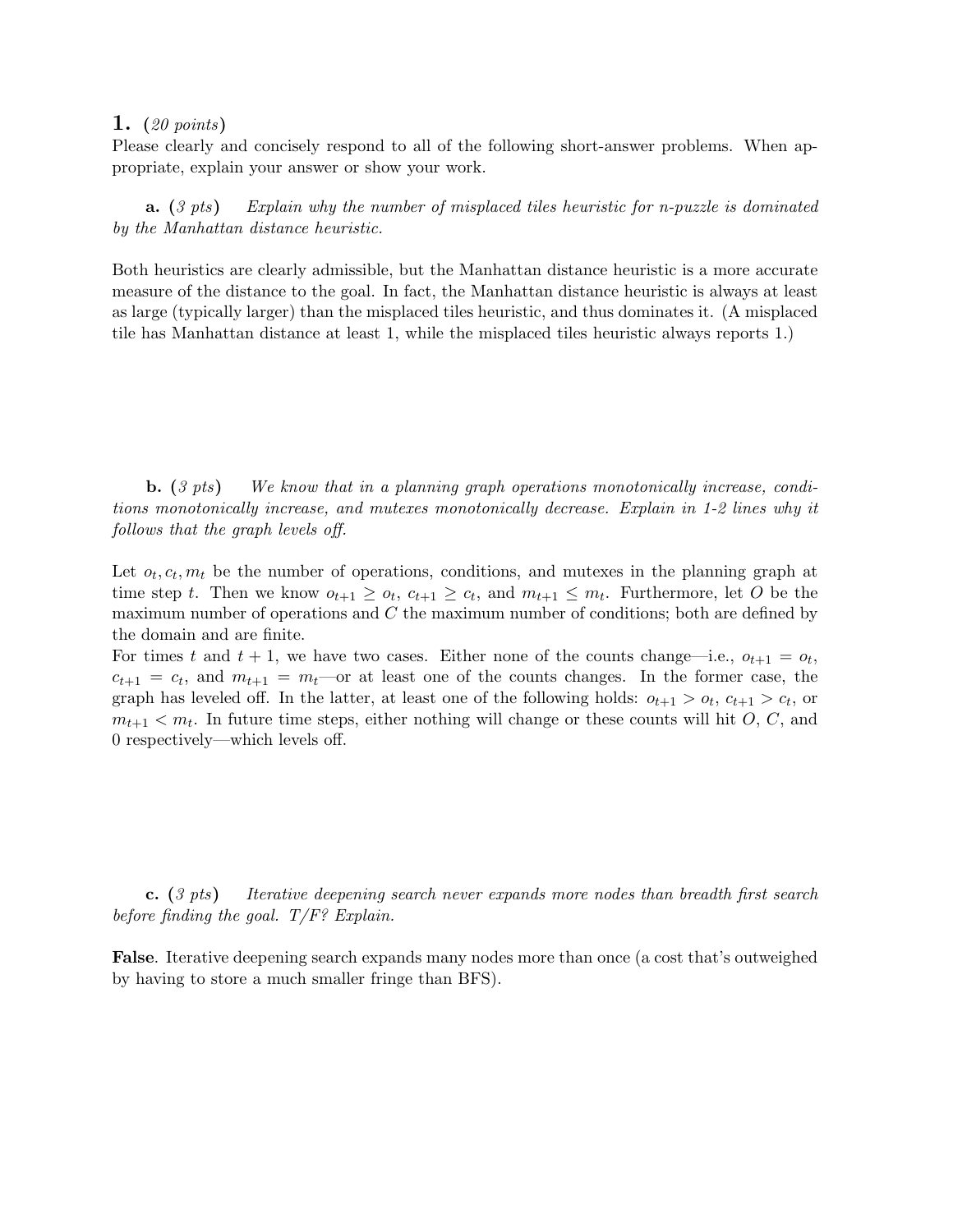**d.** (3 pts) Suppose  $h_1$  and  $h_2$  are two admissible heuristics for a search problem such that for all nodes n,  $h_1(n) < h_2(n)$ . Then there do not exist any starting nodes for which  $A^*$ using  $h_1$  expands fewer nodes than  $A^*$  using  $h_2$ .  $T/F$ ? Explain.

**True** by the definition of heuristic  $h_2$  dominating heuristic  $h_1$ . It was presumed in the problem to be a minimization context (this was also announced during the midterm). However, credit was given if the answer indicated that this statement would be false for a maximization context.

**e.** (3 pts)  $A^*$  uses  $O(b^d)$  space while IDA<sup>\*</sup> uses  $O(bd)$  space, where b is the branching factor of the search tree and d is the depth of the shallowest goal node.  $T/F$ ? Explain.

**True.** IDA<sup>\*</sup> uses  $O(bd)$  space, A<sup>\*</sup> uses  $O(b^d)$  (unless  $|h(n) - h^*(n)| \leq O(\log h^*(n))$  for each node  $n$ ).

**f.** (3 pts) Depth-first search uses  $O(bd)$  space, where b is the branching factor of the search tree and d is the depth of the shallowest goal node.  $T/F$ ? Explain.

**False**. Not necessarily. DFS uses  $O(bm)$ , where m is the depth of the search space—not  $O(bd)$ , where d is the depth of the shallowest goal node. DFS can "miss" a shallow goal node and continue searching deep into the search space. If the depth is infinite, DFS might not even finish! In fact, it's not a complete search.

g. (2 pts) What does it mean for a search algorithm to be complete? Optimal?

Complete: if any feasible solutions to a search problem exist, the algorithm will find one. Optimal: the solution returned by the algorithm has value at least as good as all other possible solutions, where "good" is defined by some objective function (e.g., path cost).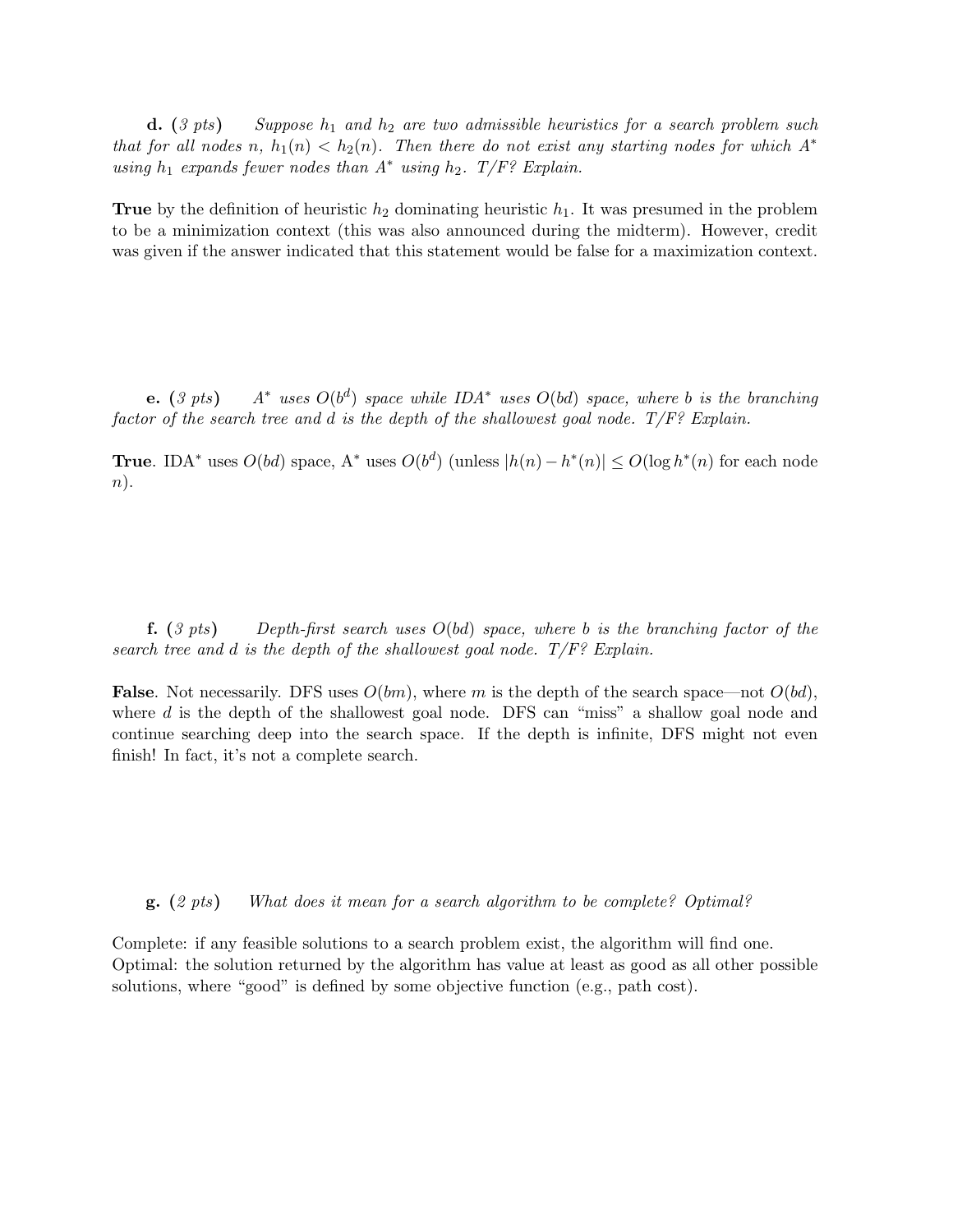2. (20 points) Consider the following CNF SAT clauses:

$$
(x_4 \vee x_5 \vee \neg x_6)
$$
  
\n
$$
(x_1 \vee x_4 \vee \neg x_5)
$$
  
\n
$$
(x_3 \vee \neg x_4 \vee x_6)
$$
  
\n
$$
(x_2 \vee \neg x_3 \vee x_6)
$$
  
\n
$$
(x_1 \vee \neg x_2 \vee \neg x_5)
$$
  
\n
$$
(x_3 \vee \neg x_4 \vee x_5)
$$
  
\n
$$
(\neg x_1 \vee x_7 \vee \neg x_8)
$$
  
\n
$$
(\neg x_1 \vee x_8 \vee \neg x_7)
$$

A DPLL algorithm tries to make the following assignments sequentially:

$$
x_6 \mapsto \mathbf{F}
$$
  
\n
$$
x_5 \mapsto \mathbf{T}
$$
  
\n
$$
x_1 \mapsto \mathbf{F}
$$
  
\n
$$
x_2 \mapsto \mathbf{T}
$$
  
\n
$$
x_4 \mapsto \mathbf{T}
$$
  
\n
$$
x_3 \mapsto \mathbf{F}
$$
  
\n
$$
x_8 \mapsto \mathbf{T}
$$
  
\n
$$
x_7 \mapsto \mathbf{T}
$$

However, at some point during these assignments, a conflict is discovered.

a. (7 pts) Which decision induces the conflict? When  $x_6 \mapsto \mathbf{F}$ :  $(m \vee m)$ 

$$
(x_4 \vee x_5)
$$
  
\n
$$
(x_1 \vee x_4 \vee \neg x_5)
$$
  
\n
$$
(x_3 \vee \neg x_4)
$$
  
\n
$$
(x_2 \vee \neg x_3)
$$
  
\n
$$
(x_1 \vee \neg x_2 \vee \neg x_5)
$$
  
\n
$$
(x_3 \vee \neg x_4 \vee x_5)
$$
  
\n
$$
(\neg x_1 \vee x_7 \vee \neg x_8)
$$
  
\n
$$
(\neg x_1 \vee x_8 \vee \neg x_7)
$$

When  $x_5 \mapsto \mathbf{T}$ 

$$
(x_1 \vee x_4)
$$
  
\n
$$
(x_3 \vee \neg x_4)
$$
  
\n
$$
(x_2 \vee \neg x_3)
$$
  
\n
$$
(x_1 \vee \neg x_2)
$$
  
\n
$$
(\neg x_1 \vee x_3 \vee \neg x_5)
$$
  
\n
$$
(\neg x_1 \vee x_8 \vee \neg x_7)
$$

When  $x_1 \mapsto \mathbf{F}$ 

$$
(x_4)
$$
  
\n
$$
(x_3 \vee \neg x_4)
$$
  
\n
$$
(x_2 \vee \neg x_3)
$$
  
\n
$$
(\neg x_2)
$$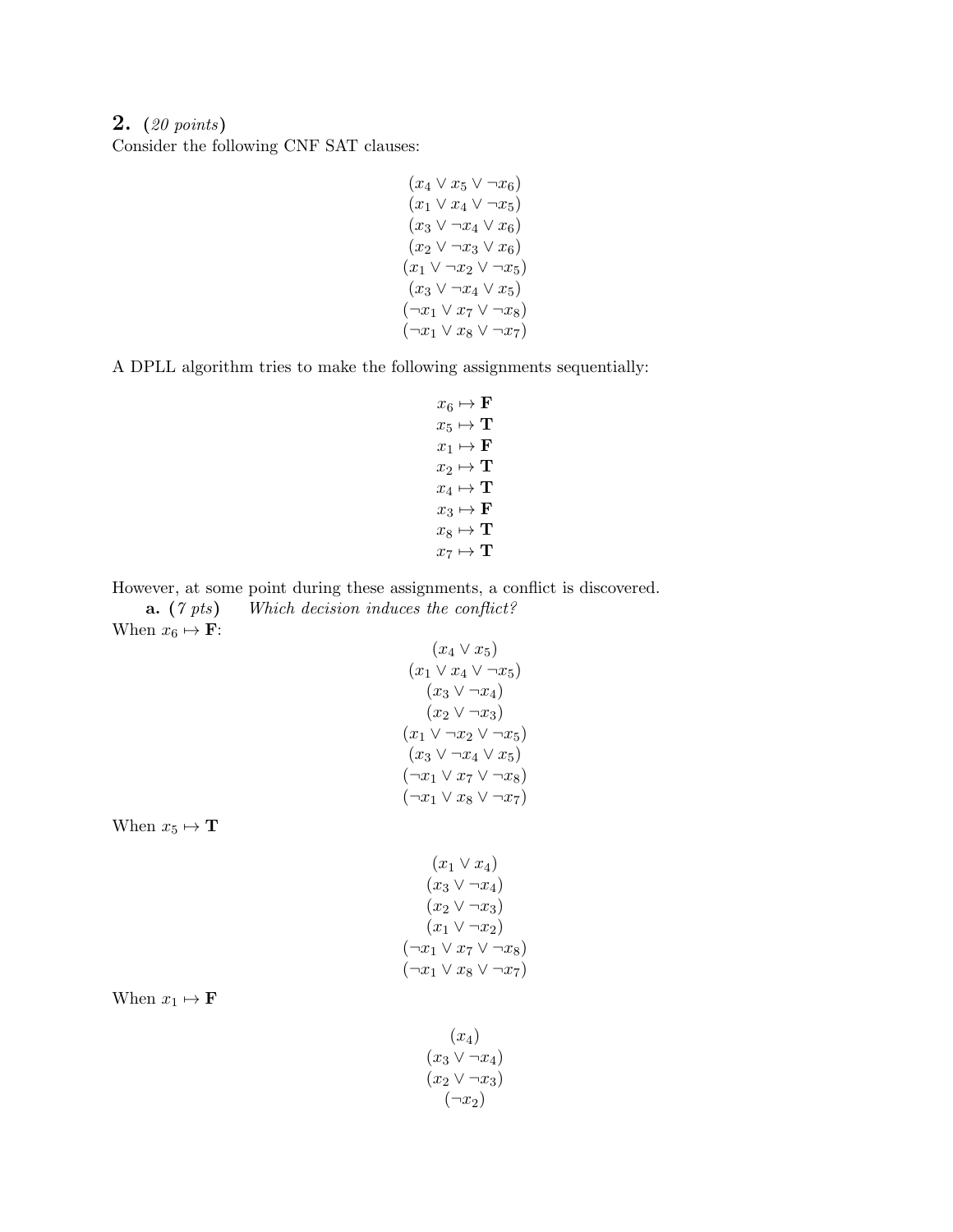Here, we have a decision point. Either DPLL chooses  $x_4$  to unit propagate, or DPLL chooses  $\neg x_2$  to unit propagate. I'll work through the former (so  $x_4 \mapsto T$ ):

$$
(x_3)
$$
  

$$
(x_2 \vee \neg x_3)
$$
  

$$
(\neg x_2)
$$

Again, DPLL makes a choice between unit propagating  $x_3$  or  $\neg x_2$ . I'll work through the former (so  $x_3 \mapsto \mathbf{T}$ ):

> $(x_2)$  $(\neg x_2)$

This is clearly a contradiction, but DPLL doesn't know that yet. It chooses to unit propagate either  $x_2$  or  $\neg x_2$ . I'll work through the former (so  $x_2 \mapsto T$ ):

()

We have an empty clause; a conflict has been induced. If any of the other unit propagation paths were taken, the answer remains the same (although the conflict graph will change a bit). Setting  $x_1$  to **F** induced the conflict.

**b.** (7 pts) Draw the conflict graph for when the conflict is discovered.

The conflict graph changes based on the order of unit propagations chosen above. Many people did not get the above question correct, so the conflict graph is a function of how many decisions were made as well. See http://www.msoos.org/2011/05/understanding-implication-graphs/ for a walkthrough on conflict graphs.

c. (6 pts) Draw a conflict cut on the above graph that involves the fewest decision variables, and write out what the corresponding learned clause is.

See Mate Soos' site referenced above; this explains cuts like 1UIP, the first unique implication point in the conflict graph.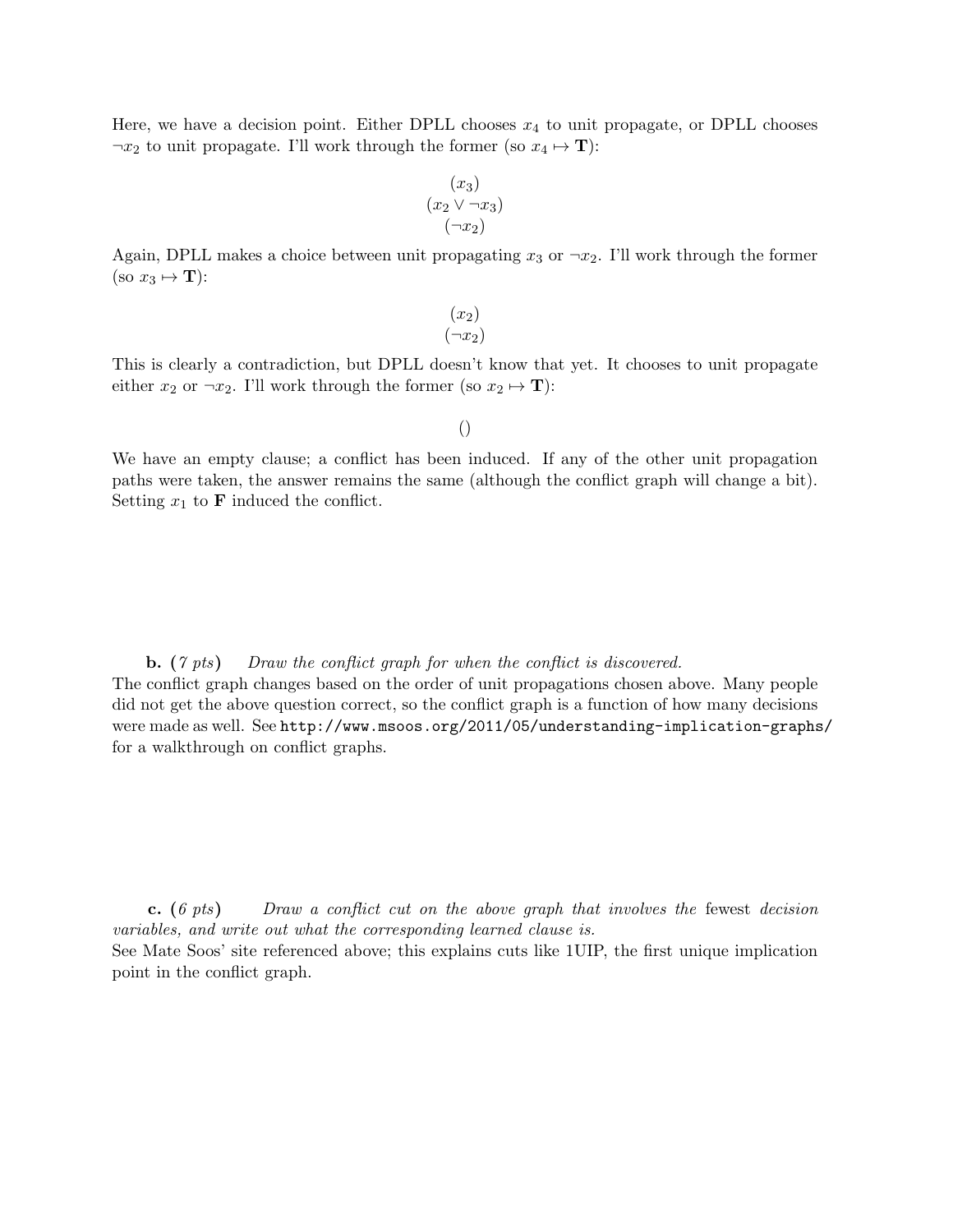a. (8 pts) Consider the search problem below with start state S and goal state G. The heuristic values are shown. Unfortunately we do not know the transition costs, and we really would like to know them. However we know that the given heuristic is admissible. Furthermore we know what was the priority queue of  $A^*$  after each node expansion, namely:

1. 
$$
\{(S, f=1)\}\
$$

- 2. {  $(B, f=5)$ ,  $(A, f=6)$ }
- 3. {  $(A, f=6)$ ,  $(C, f=7)$  }
- 4.  $\{ (C, f=6) \}$
- 5. {  $(D, f=5)$ ,  $(G, f=7)$ }
- 6.  $\{ (G, f=6) \}$



Fill in the transition costs for all the edges.

 $S \rightarrow A:1$  $S \rightarrow B:2$  $A \rightarrow C : 3$  $B \to C:3$  $C \rightarrow D:1$  $C \rightarrow G:3$  $D \rightarrow G : 1$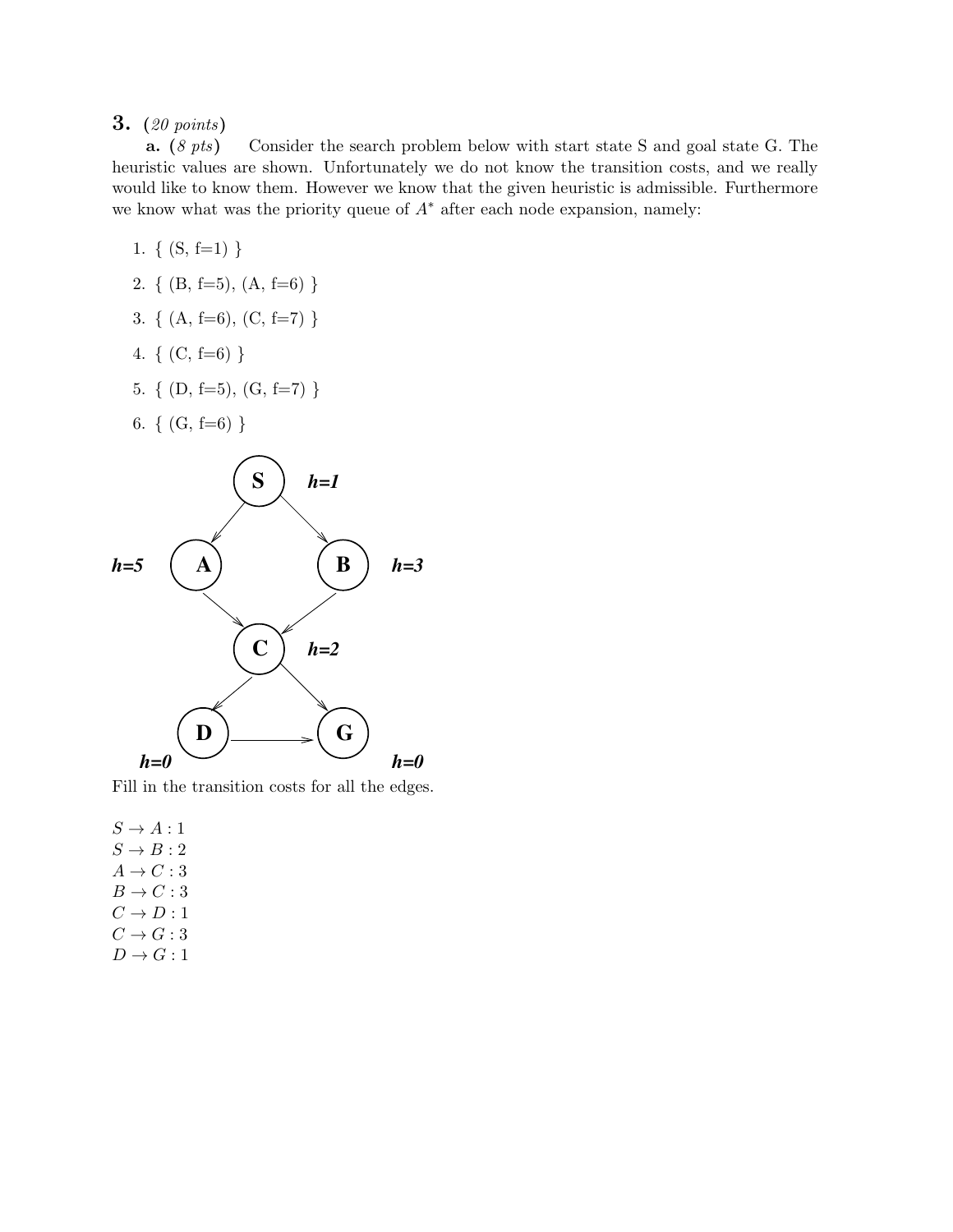**b.** (6 pts) Chris claims that: In general, if we are given a search problem, for which we know: (i) the heuristic value of all the nodes; (ii) that the heuristic is admissible; (iii) the solution found by  $A^*$  is given; and (iv) all the values of the prioriy queue of  $A^*$ 's search performance, then the transition values of all the edges in the search problem can be uniquely determined. Is Chris correct? If yes, then prove it. Otherwise, give an example that shows that Chris is incorrect.

No.  $A^*$  may not visit all the nodes, so the  $A^*$  search values would not include any information about the unvisited nodes.

c.  $(6 \; pts)$  Would  $A^*$  still be guaranteed to find the minimal path to the goal if there are negative transition costs?

No. If there is a cycle, negative costs would create a path of negative infinite cost, leading to an infinite search for A\*.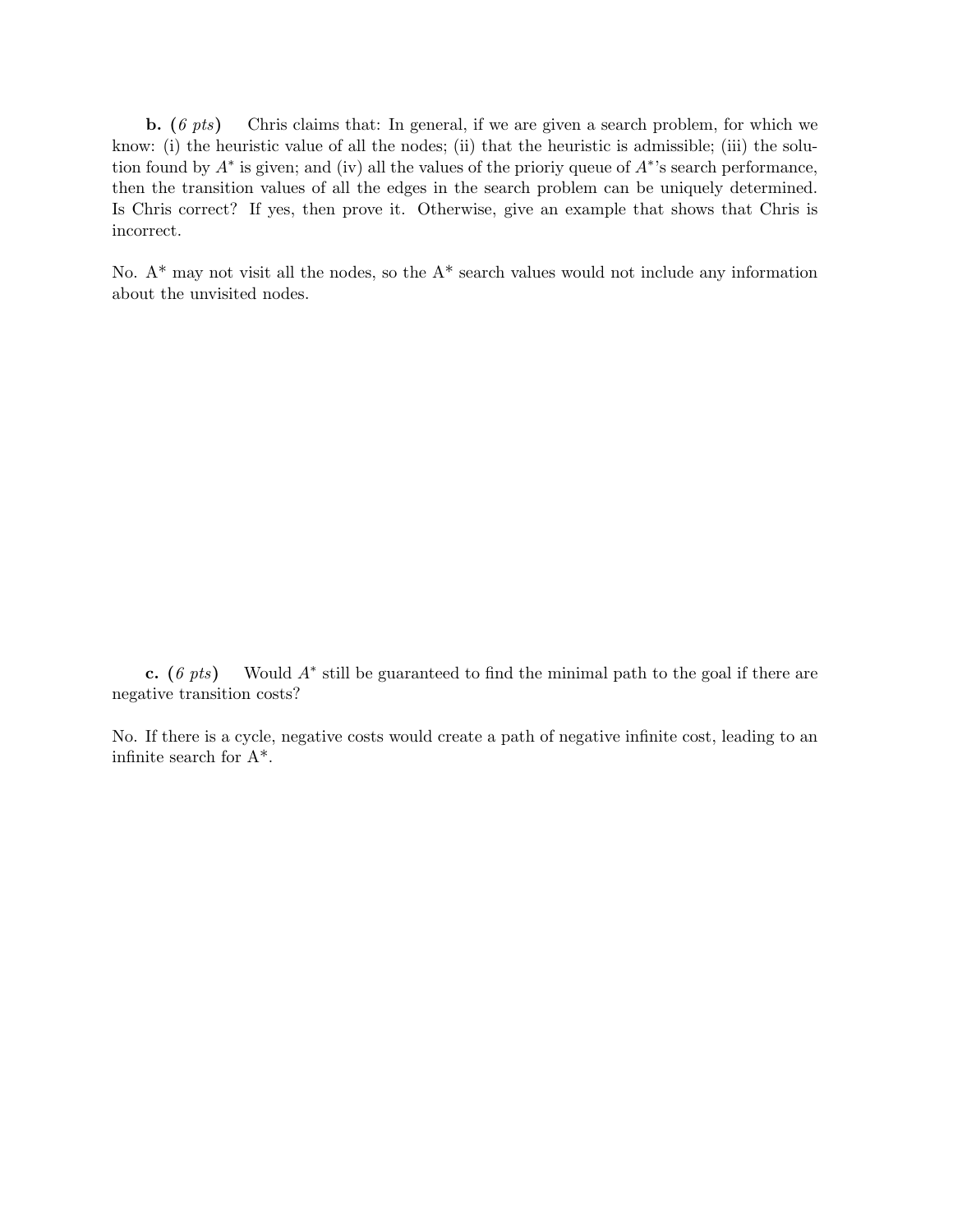No-op actions are ones that have one precondition and one effect, and both are the same. In Graphplan, no-op actions are added, at every level, for each proposition that appears in the previous level.

**a.** (5 *pts*) Explain why no-op actions are needed in Graphplan.

There are a couple ways to see this. First, Graphplan needs to maintain all the possible states at each planning graph level because conditions at a previous level may be useful for achieving the goal but could not be used earlier. Thus, if Graphplan did not propagate non-changing literals via no-ops, it would not be maintaining all the possible states at each level and might not reach the goal. Second, Graphplan needs no-op actions in order for convergence. Remember that one of the key conditions for Graphplan's guaranteed convergence is that literals monotonically increase. No-op actions make it so that once a literal appears at some level of Graphplan, it will appear at all subsequent levels, guaranteeing that literals monotonically increase. Without No-op actions, this guarantee is not met.

**b.**  $(5 \text{ pts})$  In Graphplan, no-op actions are included when determining mutex relationships. Why is this done? Would Graphplan still work if it did not find those types of mutexes?

Graphplan needs to maintain mutexes involving no-op actions to meet the mutex requirement for "inconsistent effects" between possible states. Graphplan would not work if it did not find these types of mutexes.

c.  $(2 \; \text{pts})$  A CoBot needs to deliver mail between GHC, NSH, and the UC. Let's use planning with GraphPlan to help the CoBot deliver mail to the different mail centers.

 $Init(At(M1, GHC) \wedge At(M2, NSH) \wedge At(M3, UC) \wedge Mail(M1) \wedge Mail(M2) \wedge Mail(M3) \wedge$ M ailCenter(GHC)∧M ailCenter(NSH)∧M ailCenter(UC)∧Robot(CoBot)∧At(Cobot, GHC))∧  $\neg Gripper Full(Cobot)$  $Goal(At(M1, NSH) \wedge At(M2, UC) \wedge At(M3, GHC) \wedge At(Cobot, GHC))$ 

Action (Go(b,s,e),  $PRECOND: Robot(b) \wedge At(b, s) \wedge MailCenter(s) \wedge MailCenter(e)$  $EFFECT : \neg At(b, s) \wedge At(b, e))$ 

Action(PickUp(b,l,m),  $PRECOND : Robot(b) \wedge Mail(m) \wedge MailCenter(l) \wedge At(b, l) \wedge At(m, l) \wedge \neg Gripper Full(b)$  $EFFECT : Gripper Full(b) \wedge Gripper Carries(m) \wedge \neg At(m, l)$ 

Given ONLY the predicates given in the other two actions (i.e. DON'T introduce any new predicates), write a definition for the PutDown(b,l,m) function that specifies preconditions and effects. Use the predicates  $Robot(b)$ , MailCenter(l), and Mail $(m)$  in your solution.

Action(PutDown(b,l,m), P RECOND : Robot(b)∧M ailCenter(l)∧M ail(m)∧At(b, l)∧GripperF ull(b)∧GripperCarries(m)  $EFFECT : \neg Gripper Full(b) \wedge \neg GripperCarries(m) \wedge At(m, l)$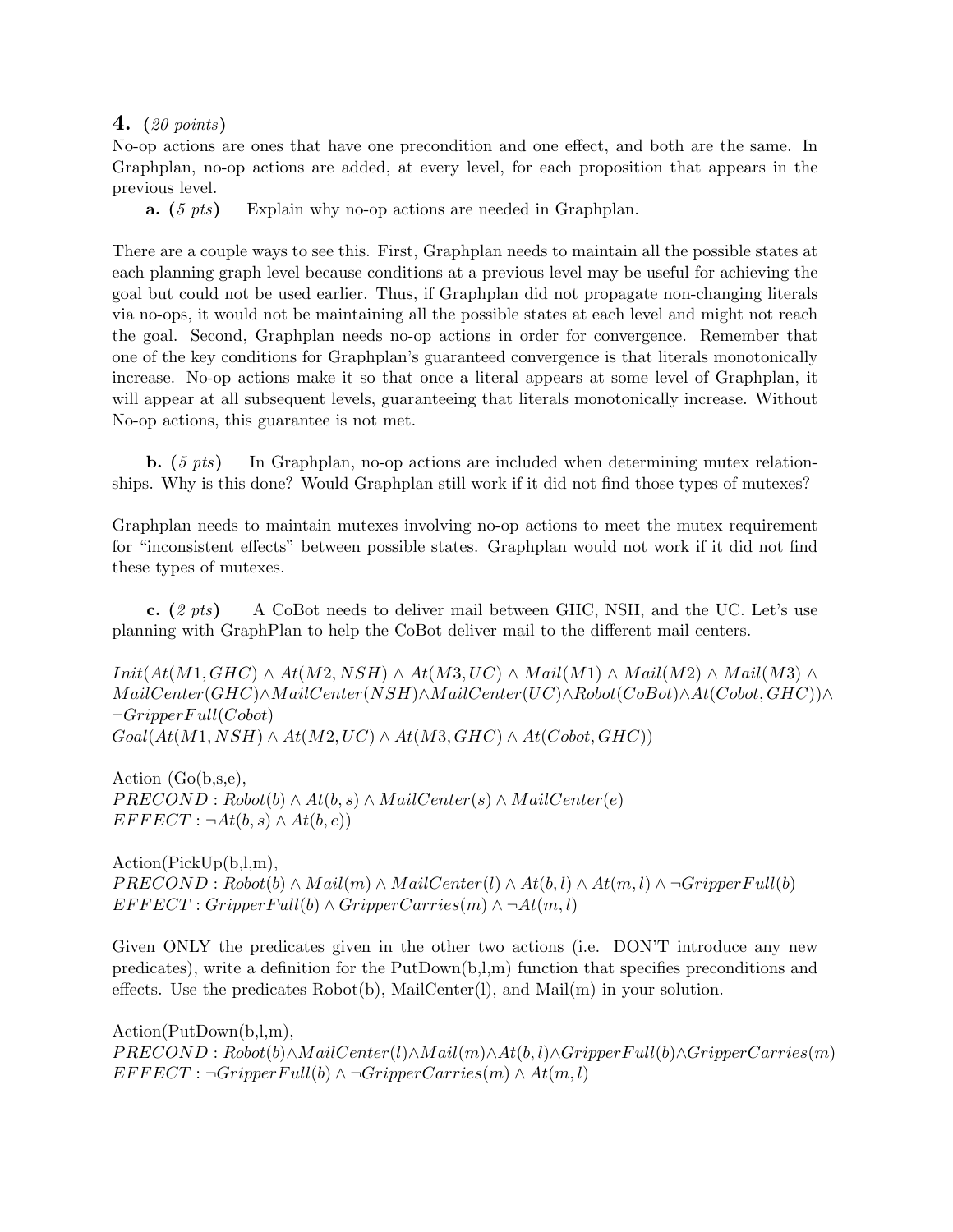**d.**  $(2 \text{ pts})$  Given the set of actions, formulate a plan that will reach the goal state from the start state.

Here is one possible plan: [PickUp(CoBot,GHC,M1), Go(CoBot,GHC,NSH), PutDown(CoBot,NSH,M1), PickUp(CoBot,NSH,M2), Go(CoBot,NSH,UC), PutDown(CoBot,UC,M2), PickUp(CoBot,UC,M3), Go(CoBot,UC,GHC),PutDown(CoBot,GHC,M3)]

e. (6 pts) Say the initial state is ONLY  $At(M1, GHC) \wedge At(Cobot, GHC) \wedge Robot(CoBot) \wedge$  $Mail(M1) \wedge MailCenter(GHC) \wedge MailCenter(NSH) \wedge \neg GripperFull(Cobot)$  and the goal is ONLY  $Goal(At(M1, NSH) \wedge At(Cobot, NSH))$ . Draw ONLY the first level of the planning graph including the states, actions, and necessary mutexes.



First notice that at state level  $S_0$  we must also include  $\neg At(M1, NSH) \land \neg At(CoBot, NSH)$ due to the Closed World Assumption (CWA). At the action level  $A_0$ , the solid black arrows represent mutexes due to inconsistent effects. The dotted black arrow represents a mutex due to interference. At state level  $S_1$ , the solid black arrows represent mutexes due to two literals conflicting (one being the negation of the other). The dotted magenta arrows represent mutexes due to the inconsistent support condition (every possible pair of actions that could achieve the two literals is mutex). The two true actions in  $A_1$  are mutex, and their effects are the only way to achieve those effects. Thus, all pairs of effects between these actions are mutex. A thick gold dashed line represents this effect without cluttering up the plot.

Scoring rubric:

- +2 points for drawing a mostly graph structure, ignoring CWA
- +2 points for drawing correct action mutexes
- +2 points for drawing an example of inconsistent support.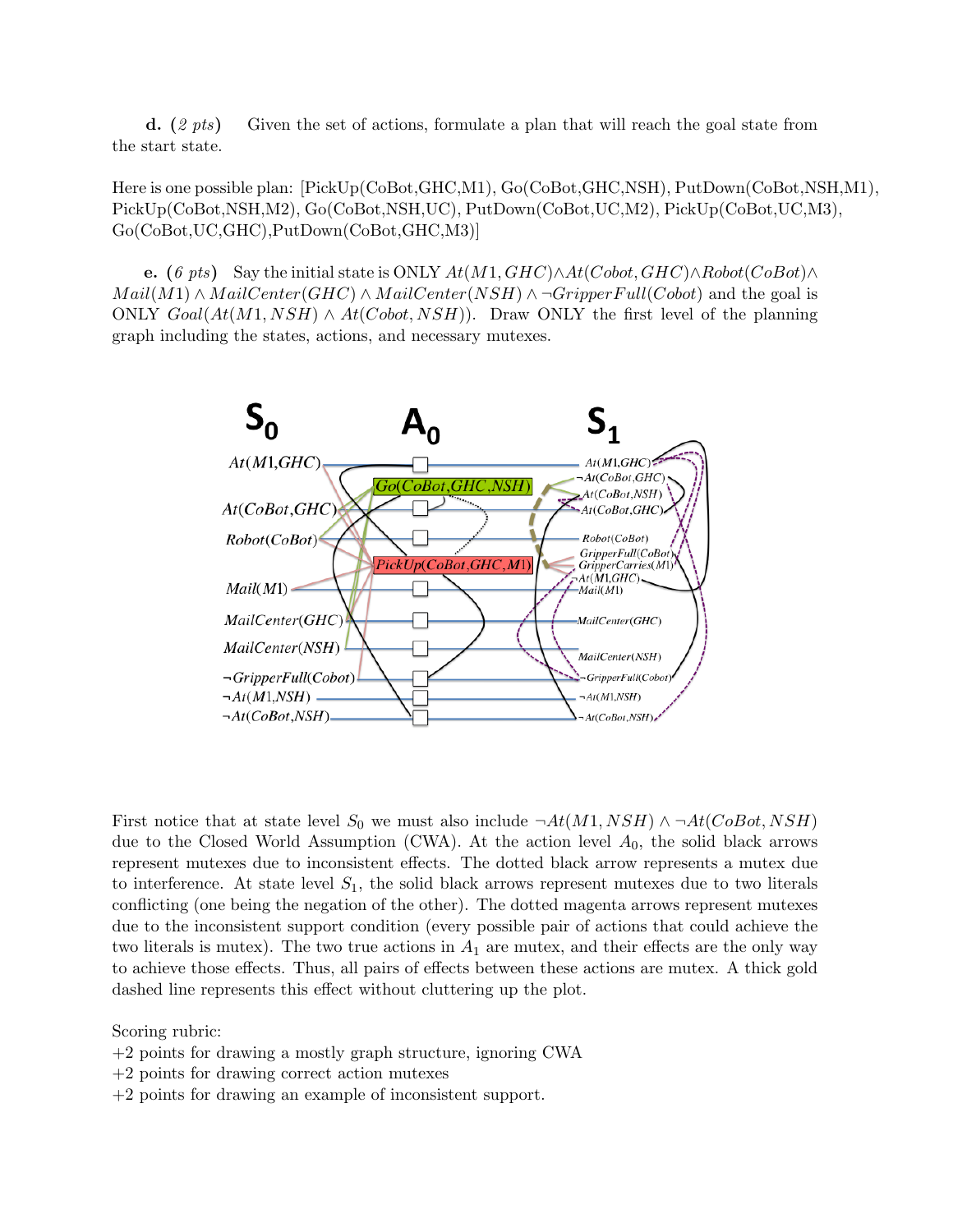This problem deals with linear and integer linear programming. Assume the following linear program (LP)  $A\mathbf{x} \leq \mathbf{b}$ :

$$
A = \begin{bmatrix} 4 & 1 \\ 1 & 0 \\ 0 & 1 \\ -1 & 0 \\ 0 & -1 \end{bmatrix} \qquad \mathbf{x} = \begin{bmatrix} x \\ y \end{bmatrix} \qquad \mathbf{b} = \begin{bmatrix} 9 \\ 2 \\ 2 \\ 0 \\ 0 \end{bmatrix}
$$

 $x, y \in \mathbb{R}$ 

with linear objective function

 $\max x + y$ 

**a.** (3 pts) Draw the polytope representing the set of all feasible solutions to the LP.



**b.** (3 pts) Trace out the Simplex method on this polytope, starting at the origin.

I was pretty lenient here, since people were rushed for time. The canonical tableau for the problem is:

|  |  |  | $\left[ \begin{array}{cccc c} 1 & 1 & 1 & 0 & 0 & 0 & 0 \\ \hline 0 & 4 & 1 & 1 & 0 & 0 & 9 \\ 0 & 1 & 0 & 0 & 1 & 0 & 2 \\ 0 & 0 & 1 & 0 & 0 & 1 & 2 \end{array} \right]$ |
|--|--|--|----------------------------------------------------------------------------------------------------------------------------------------------------------------------------|

Either x (column 2) or y (column 3) can be made basic here; since we didn't specify variable selection rules, I allowed either. The Simplex method then either bounces from  $(0,0) \rightarrow (0,2) \rightarrow$  $\left(\frac{7}{4}\right)$  $(\frac{7}{4}, 2)$  or from  $(0, 0) \to (2, 0) \to (2, 1) \to (\frac{7}{4})$  $(\frac{7}{4}, 2)$ ; both were accepted.